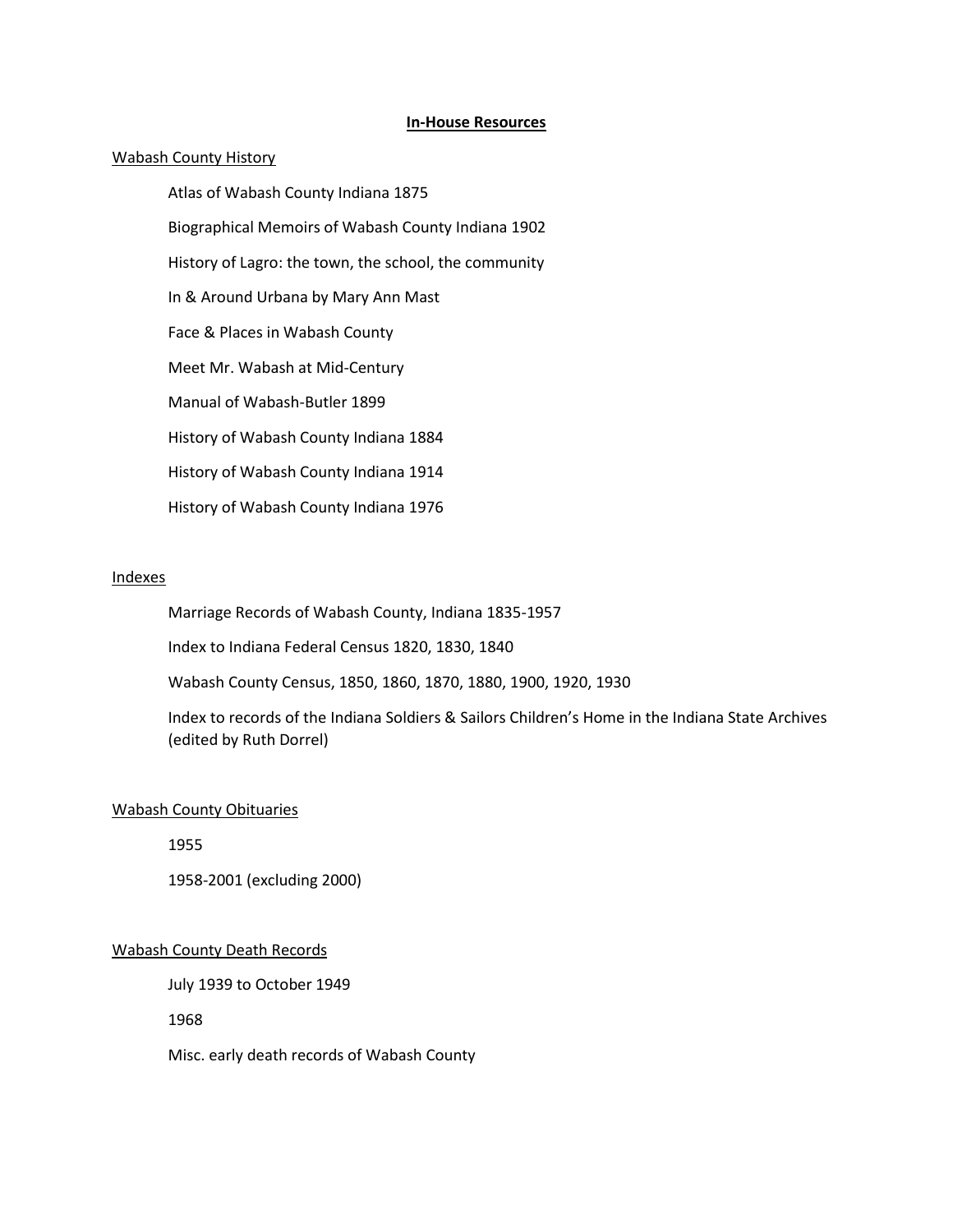### Wabash County Death Notices

May 1877-April 1894 1881-1893 Obituaries from the North Manchester News-Journal: 1998-2002 Wabash County burials from 1990-2004 by Ronald L. Woodward

## Wabash County Birth Records

Wabash County Birth Records of Dr. Robert LaSale, Sr. 1871-1886 January 1882-December 1933 December 1886-August 1897 City-County 1896-1907 1928-1940

## Wabash County Cemetery Records

Cemeteries for Paw Paw and Pleasant Townships Cemetery records for Chester Township Falls Cemetery 1838-1971 Interments in Falls Cemetery, 1972-2004 by Ronald L. Woodward Half-Acre (Paw Paw Christian) Church Hopewell Cemetery Lagro Township cemeteries Liberty Township cemeteries Matlock Cemetery Records, 1876-1981 Mississinewa Memorial Cemetery Noble Township cemeteries Paw Paw Township cemeteries Records relating to the Rodef Sholem Cemetery Waltz Township cemeteries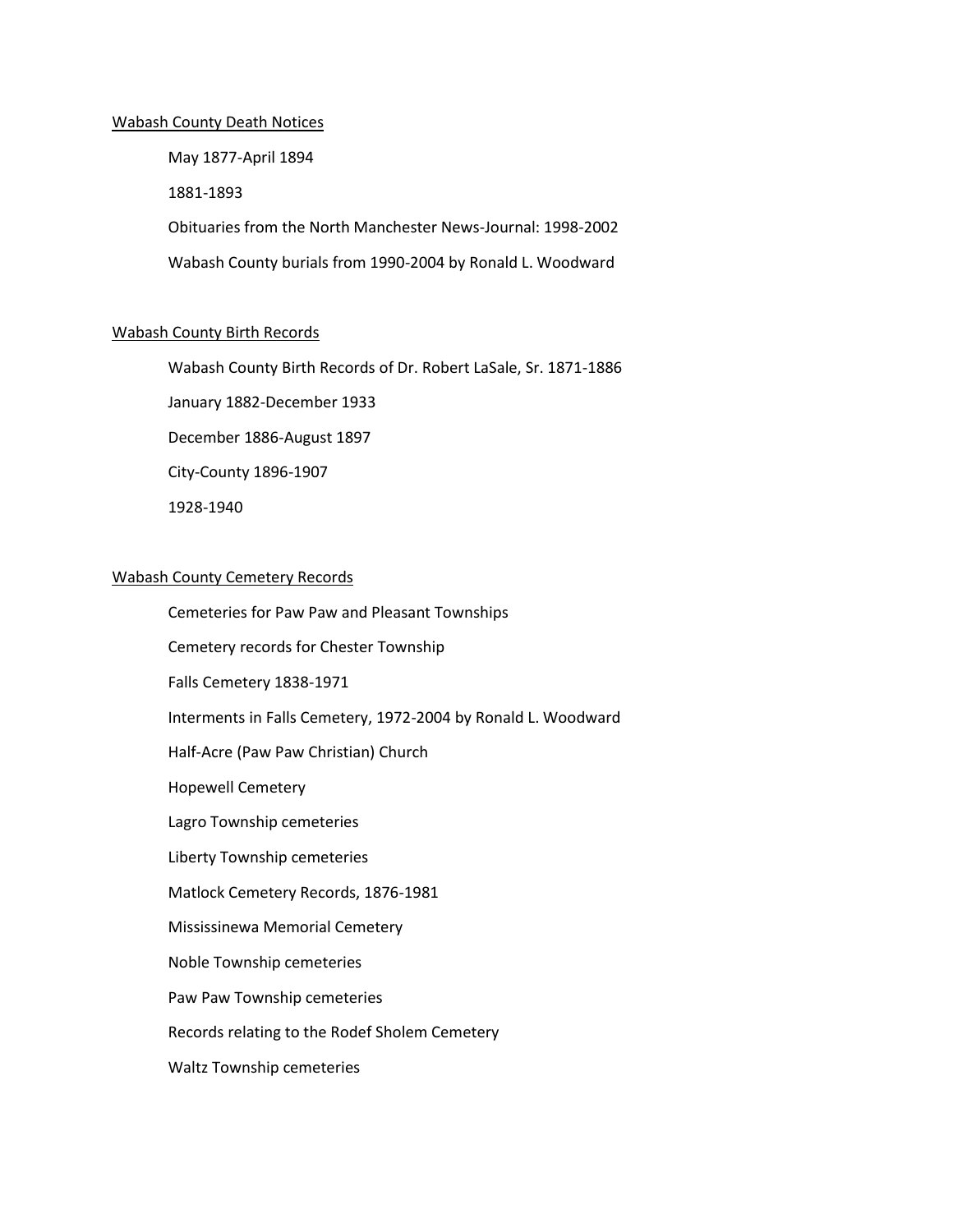## Wabash County Funeral Homes

Abstracts from Bender Funeral Home, North Manchester, Indiana

Abstracts from Jones Funeral Home, Wabash, Indiana

Abstracts from Hoover-Miner Chapel, Wabash, Indiana

# Family Histories

240+ Volumes

Wabash Area Directories: Containing an alphabetical list of private citizen and business firms, street and avenue guide, city and county officials, churches, etc.

Wabash and North Manchester Directory – 1897-1898

Wabash and North Manchester Directory – 1901-1902

Wabash City Directory – 1904

The Standard Directory and Reference Book of Wabash County – 1907-1908

Wabash City and County Directory – 1910, 1912-13, 1914-15, 1918-19

Wabash City Directory – 1924, 1940, 1945, 1948, 1957, 1959, 1961, 1963, 1965, 1966, 1968, 1970, 1972, 1974, 1976, 1978, 1979, 1981, 1983, 1984, 1986, 1988, 1990, 1991, 1993, 1995, and 1997

# Plat Books

1949, 1957, 1960, 1963, 1971, 1973, 1975, 1977, 1979, 1982, 1984, 1987, 1990, 1993, 1995, 1996, 1998, 2002, 2004, 2006

# **Other Materials**

Urbana Post Times

Wabash High School Alumni Directory 1872-2002

High School Yearbooks

Wabash & Erie Canal, Notebook I: Allen & Huntington Counties by Thomas E. Castaldi

Wabash & Erie Canal, Notebook II: Cass, Carroll & Tippecanoe Counties by Thomas E. Castaldi

Wabash & Erie Canal, Notebook III: Wabash & Miami Counties by Thomas E. Castaldi

Early Wabash County Doctors & their medicinal herbs by Ronald L. Woodward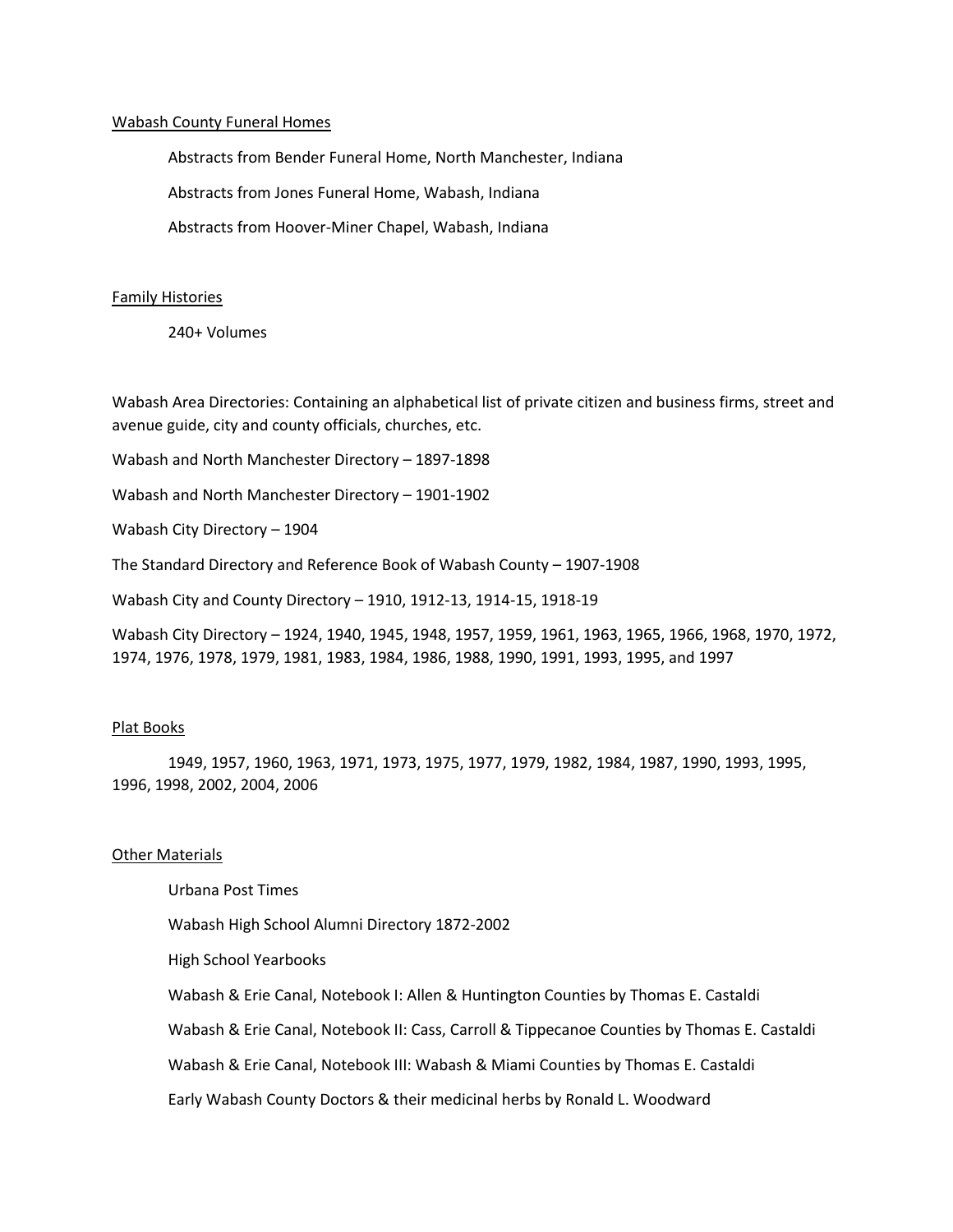Retailers bonds of Wabash County, 1887-1892 by Ronald L. Woodward Collection of Wabash County Bible Records, rev. 2004, compiled by Ronald L. Woodward Watching Wabash Grow: businesses of 1881 by Ronald L. Woodward Family Branches Newsletter of the Wabash County Genealogy Society, Volume IV Atlas of Wabash County, Indiana, 1875 reprint

### **Indiana Resources**

#### Counties A-F

Adams County Indiana 1850 Census Adams County Indiana Marriages 1836-1844 Benton County Marriages 1840-1858 Blackford County Indiana Marriages 1838-1899 Blackford County Indiana Marriage Records 1839-1908 Brown County Indiana Marriages 1853-1901 Brown County Indiana Will Abstracts 1845-1914 Carroll County Will Abstracts 1830-1897 Clay County Indiana 1850 Census Clay County Indiana Marriage Records 1851-1869 Clinton County Indiana Marriages 1852-1920 Crawford County Wills 1818-1900 Decatur County Marriages 1878-1905 Dekalb County Births Dekalb County Deaths 1882-1920 Dekalb County Marriages 1882-1900 Elkhart County Marriages 1830-49 Floyd County Marriages 1837-45 Fountain County Marriages 1826-48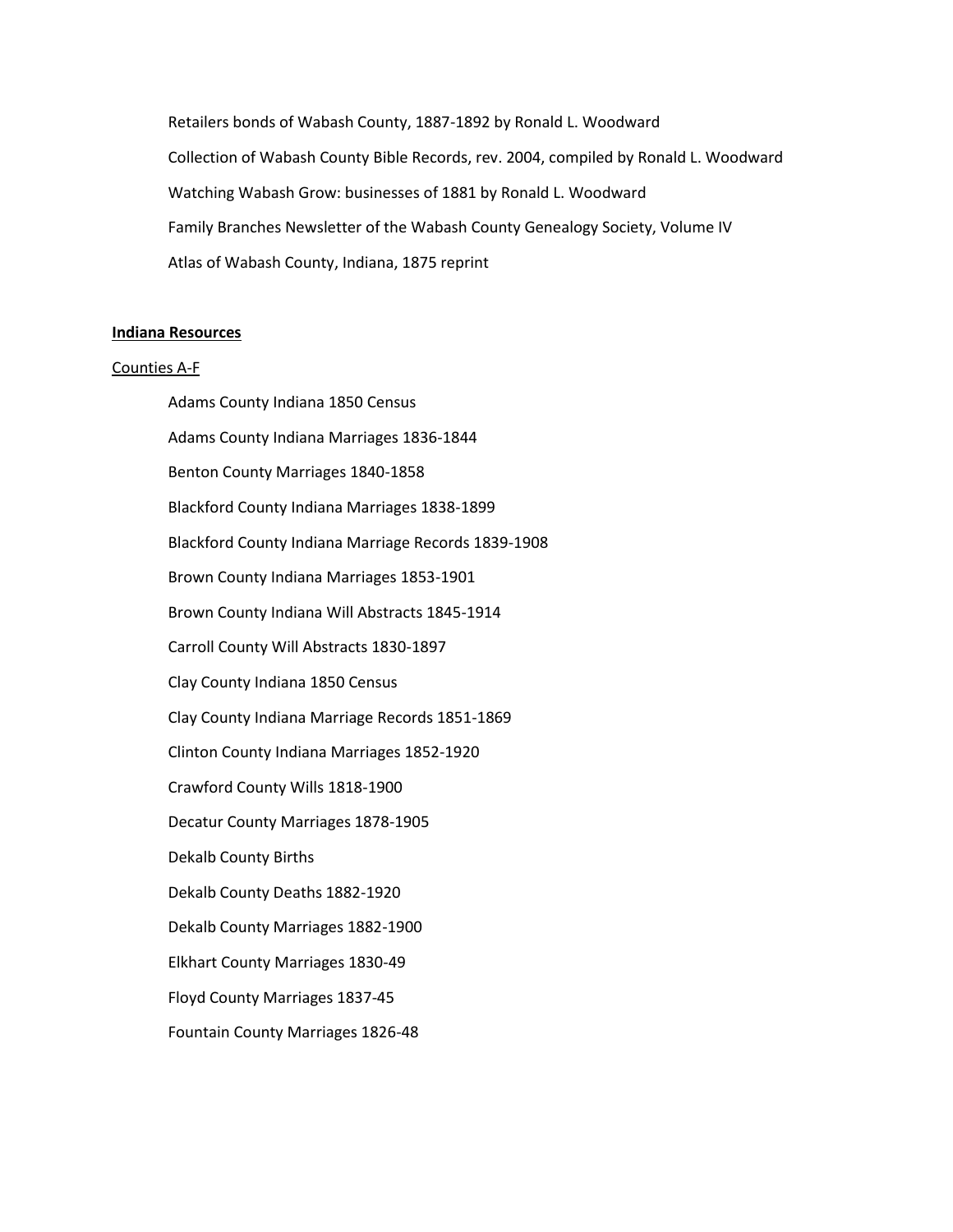#### Counties G-J

Grand Hill Cemetery-Jay County, Indiana: 1896-2000 Grant County, Indiana Obituaries & Surnames: Sept. 18, 1867-1936 Grant County Obituaries from the Oak Hill Times 1998 Grant County Obituaries from the Oak Hill Times 2002 Grant County Obituaries from the Oak Hill Times 2003 Grant County Obituaries from the Oak Hill Times 2004 Grant County Obituaries, Marion Chronicle Tribune, Marion, Indiana, 1999 A-F Grant County Obituaries, Marion Chronicle Tribune, Marion, Indiana, 1999 G-M Grant County Obituaries, Marion Chronicle Tribune, Marion, Indiana, 1999 N-Z Green Park Cemetery-Portland (Jay County), Indiana: 1886-1999 Hamilton County Indiana marriage records 1837-1845 Hamilton County Indiana marriage records 1850-1879 Harrison County Indiana marriages 1809-1932 Hendricks County Index to 1850 census Hendricks County Index to 1870 census Howard County 1870 Census Index Huntington County Calvary Evangelical United Brethren Church Huntington County Church record of the Evangelical Church Huntington County early land records 1830-1855 Huntington County Marriages 1882-1920 Jasper County 1880 Census Jasper County birth records 1882-1920 Jasper County death records 1921-1977 Jasper County marriages 1865-1820 Jay County 1850 Census Index Jay County 1922 History of Jay County, Indiana Jay County Green Park Cemetery-Portland, Indiana: 1886-1999 Jay County History of Jay County, Indiana by Montgomery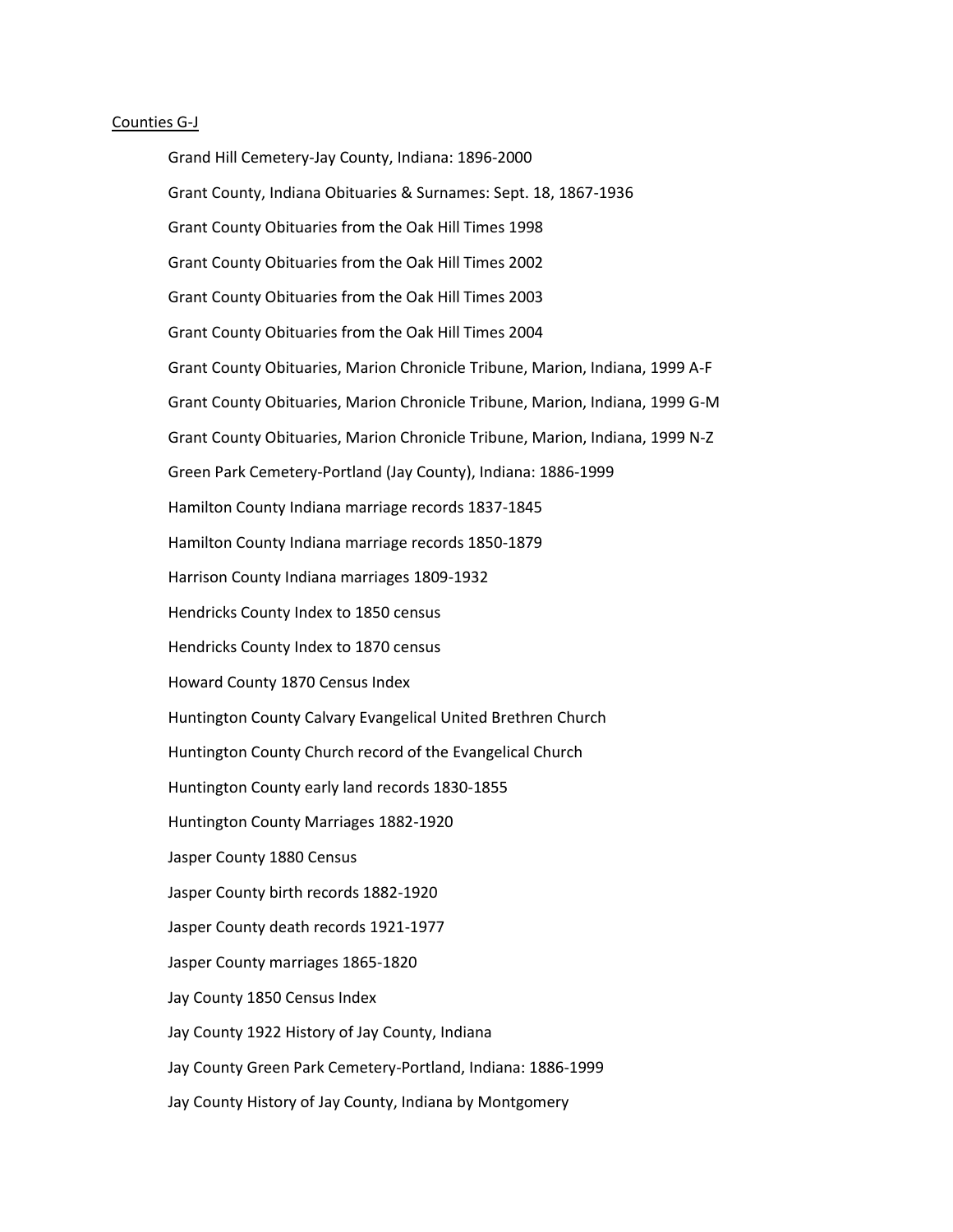Jay County Marriages 1837-1865 Jennings County Marriages 1866-1887

## Counties K-O

Knox County Marriage Records 1838-1854 Knox County Marriages 1807-1832 Lagrange County Marriage Records 1832-1880 Lagrange County Will Abstracts 1842-1896 LaPorte County Marriage Records 1832-1850 Madison County Divorces 1849-1880 Madison County Marriages 1840-1880 Madison County Supplement of Administration, Deaths, Etc. Marion County 1855 Wall Atlas Marshall County Marriages 1836-1888 Miami County Peru City Directory: 1975 Miami County Peru City Directory: 1986 Monroe County Will Abstracts 1818-1904 Montgomery County Marriages 1823-52 Montgomery County Naturalization Applications 1850-1930 Morgan County 1844 History Morgan County Marriages 1822-1850 Noble County Marriage Records 1858-99 Ohio County 1850 Census Orange County Marriages 1816-35 Owen County Marriages 1819-1920 Owen County Will Index 1819-1963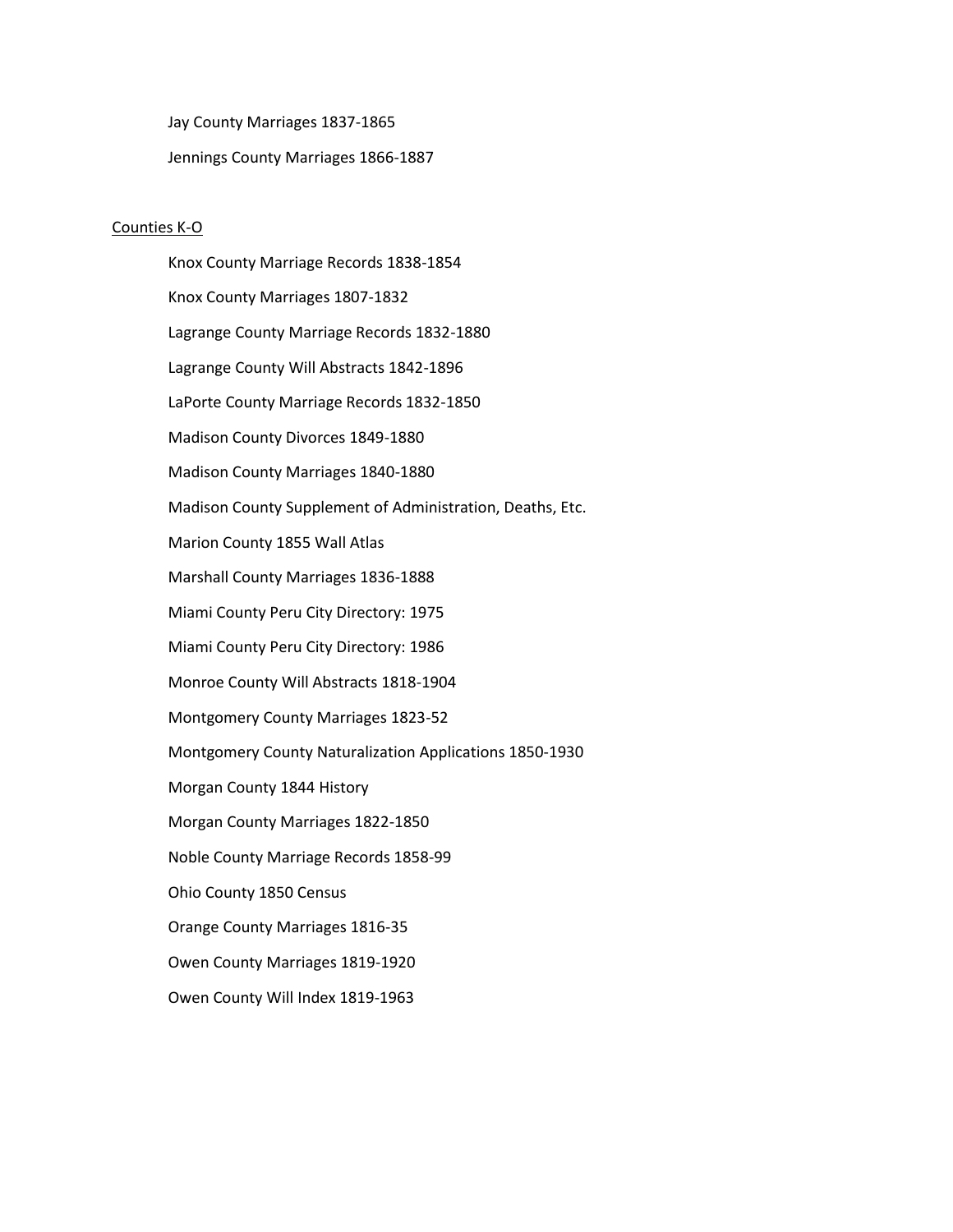### Counties P-Z

Parke County Marriages 1831-1860 Parke County Marriages 1861-1900 Parke County Will Abstracts 1834-1900 Perry County Index to deaths 1882-1920 Pike County Marriages Pike County Wills Porter County Index to Deaths Posey County Marriages 1832-1846 Pulaski County Deaths 1882-1920 Pulaski County Marriages Volume 1 1840-1920 Pulaski County Marriages Volume 2 1840-1920 Putnam County Deaths 1880-1920 Randolph County, Indiana Marriage Recrods: 1809-1852 Rush County Marriage Records 1862-1892 Scott County Marriage Records 1848-1893 Shelby County Supplemental Marriage Records 1889-1893 Spencer County 1885 History Starke County Death Records 1894-1938 Starke County Will Abstracts 1855-1898 Steuben County Marriage Records 1837-1852 Tippecanoe County 19th Century Will Index Tippecanoe County Spencer Cemetery 1833-1899

# State of Indiana

Conventions 1775-1979 (By Vine Deloria, Jr.)

Documents of American Indian Diplomacy, Treaties, Agreements & Indiana Genealogical Society Ancestor File

Index to Indiana Wills, Phase 2, 1950 through 1880